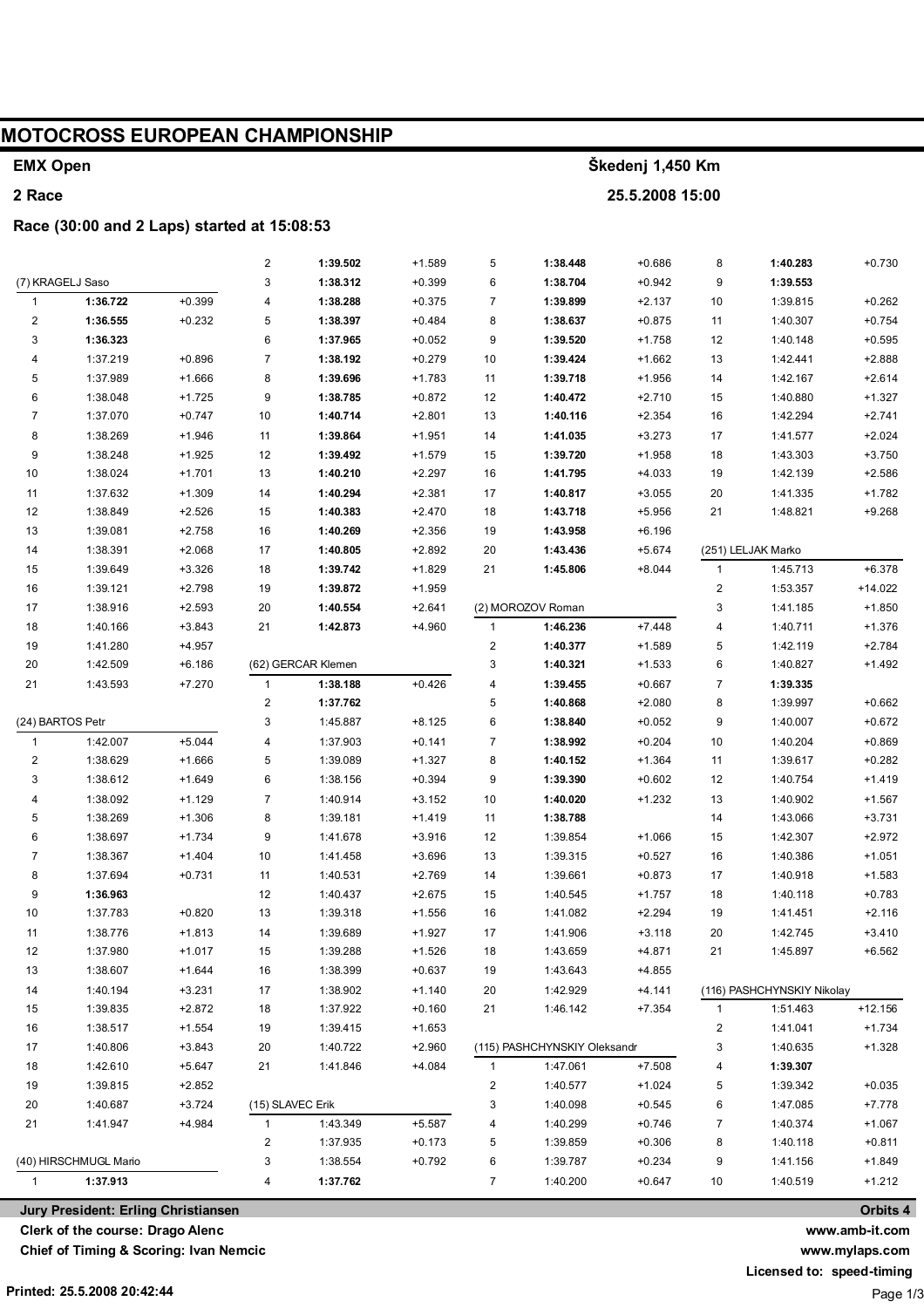# **MOTOCROSS EUROPEAN CHAMPIONSHIP**

# **EMX Open**

## **2 Race**

#### **Race (30:00 and 2 Laps) started at 15:08:53**

| 11                      | 1:40.854 | $+1.547$  | 14                      | 1:42.187             | $+1.849$  | 17           | 1:42.694             | $+1.667$  |                 | (43) KAINZ Patrick |           |
|-------------------------|----------|-----------|-------------------------|----------------------|-----------|--------------|----------------------|-----------|-----------------|--------------------|-----------|
| 12                      | 1:41.705 | $+2.398$  | 15                      | 1:42.002             | $+1.664$  | 18           | 1:41.753             | $+0.726$  | $\mathbf{1}$    | 1:52.035           | $+10.414$ |
| 13                      | 1:42.231 | $+2.924$  | 16                      | 1:44.127             | $+3.789$  | 19           | 1:42.479             | $+1.452$  | 2               | 1:42.337           | $+0.716$  |
| 14                      | 1:41.628 | $+2.321$  | 17                      | 1:41.476             | $+1.138$  | 20           | 1:42.402             | $+1.375$  | 3               | 1:42.096           | $+0.475$  |
| 15                      | 1:45.128 | $+5.821$  | 18                      | 1:42.479             | $+2.141$  |              |                      |           | 4               | 1:42.053           | $+0.432$  |
| 16                      | 1:41.368 | $+2.061$  | 19                      | 1:42.229             | $+1.891$  |              | (818) SCHÖGLER Marco |           | 5               | 1:44.151           | $+2.530$  |
| 17                      | 1:41.594 | $+2.287$  | 20                      | 1:42.891             | $+2.553$  | $\mathbf{1}$ | 1:49.389             | $+9.682$  | 6               | 1:44.551           | $+2.930$  |
| 18                      | 1:42.276 | $+2.969$  | 21                      | 1:46.679             | $+6.341$  | 2            | 1:41.415             | $+1.708$  | 7               | 1:41.621           |           |
| 19                      | 1:42.076 | $+2.769$  |                         |                      |           | 3            | 1:40.696             | $+0.989$  | 8               | 1:43.271           | $+1.650$  |
| 20                      | 1:43.906 | $+4.599$  |                         | (100) HOUDEK Lukas   |           | 4            | 1:39.707             |           | 9               | 1:42.079           | $+0.458$  |
| 21                      | 1:45.078 | $+5.771$  | $\mathbf{1}$            | 1:51.667             | $+10.648$ | 5            | 1:39.853             | $+0.146$  | 10              | 1:42.418           | $+0.797$  |
|                         |          |           | $\overline{\mathbf{c}}$ | 1:43.367             | $+2.348$  | 6            | 1:42.277             | $+2.570$  | 11              | 1:42.470           | $+0.849$  |
| (25) HRABICA Jindrich   |          | 3         | 1:41.019                |                      | 7         | 1:41.099     | $+1.392$             | 12        | 1:45.503        | $+3.882$           |           |
| $\mathbf{1}$            | 1:50.892 | $+10.845$ | 4                       | 1:41.069             | $+0.050$  | 8            | 1:41.298             | $+1.591$  | 13              | 1:45.430           | $+3.809$  |
| $\overline{\mathbf{c}}$ | 1:47.190 | $+7.143$  | 5                       | 1:41.496             | $+0.477$  | 9            | 1:42.187             | $+2.480$  | 14              | 1:46.012           | $+4.391$  |
| 3                       | 1:41.339 | $+1.292$  | 6                       | 1:41.625             | $+0.606$  | 10           | 1:40.975             | $+1.268$  | 15              | 1:46.673           | $+5.052$  |
| 4                       | 1:40.530 | $+0.483$  | $\boldsymbol{7}$        | 1:42.100             | $+1.081$  | 11           | 1:41.056             | $+1.349$  | 16              | 1:51.815           | $+10.194$ |
| 5                       | 1:41.607 | $+1.560$  | 8                       | 1:43.506             | $+2.487$  | 12           | 1:42.713             | $+3.006$  | 17              | 1:49.666           | $+8.045$  |
| 6                       | 1:40.245 | $+0.198$  | 9                       | 1:41.380             | $+0.361$  | 13           | 1:42.413             | $+2.706$  | 18              | 1:51.980           | $+10.359$ |
| $\overline{7}$          | 1:40.047 |           | 10                      | 1:41.638             | $+0.619$  | 14           | 2:18.045             | +38.338   | 19              | 1:44.277           | $+2.656$  |
| 8                       | 1:40.500 | $+0.453$  | 11                      | 1:42.492             | $+1.473$  | 15           | 1:42.153             | $+2.446$  | 20              | 1:44.075           | $+2.454$  |
| 9                       | 1:40.765 | $+0.718$  | 12                      | 1:42.132             | $+1.113$  | 16           | 1:42.514             | $+2.807$  |                 |                    |           |
| 10                      | 1:43.367 | $+3.320$  | 13                      | 1:41.112             | $+0.093$  | 17           | 1:43.360             | $+3.653$  |                 | (42) LOKOTAR Lauri |           |
| 11                      | 1:42.090 | $+2.043$  | 14                      | 1:43.153             | $+2.134$  | 18           | 1:42.849             | $+3.142$  | $\mathbf{1}$    | 1:57.279           | $+14.510$ |
| 12                      | 1:42.494 | $+2.447$  | 15                      | 1:43.154             | $+2.135$  | 19           | 1:41.193             | $+1.486$  | 2               | 1:45.621           | $+2.852$  |
| 13                      | 1:42.009 | $+1.962$  | 16                      | 1:42.233             | $+1.214$  | 20           | 1:44.542             | +4.835    | 3               | 1:45.734           | $+2.965$  |
| 14                      | 1:41.948 | $+1.901$  | 17                      | 1:43.552             | $+2.533$  |              |                      |           | 4               | 1:43.595           | $+0.826$  |
| 15                      | 1:41.546 | $+1.499$  | 18                      | 1:43.211             | $+2.192$  |              | (11) DZHEPAROV Yuriy |           | 5               | 1:47.652           | +4.883    |
| 16                      | 1:41.429 | $+1.382$  | 19                      | 1:45.009             | $+3.990$  | 1            | 2:16.056             | +36.339   | 6               | 1:45.425           | $+2.656$  |
| 17                      | 1:42.575 | $+2.528$  | 20                      | 1:49.323             | $+8.304$  | 2            | 1:41.867             | $+2.150$  | 7               | 1:44.043           | $+1.274$  |
| 18                      | 1:42.645 | $+2.598$  | 21                      | 1:52.488             | $+11.469$ | 3            | 1:42.305             | $+2.588$  | 8               | 1:42.769           |           |
| 19                      | 1:42.041 | $+1.994$  |                         |                      |           | 4            | 1:39.717             |           | 9               | 1:43.221           | $+0.452$  |
| 20                      | 1:43.290 | $+3.243$  |                         | (46) LOVAKOVIC Mirko |           | 5            | 1:49.246             | $+9.529$  | 10              | 1:45.709           | $+2.940$  |
| 21                      | 1:46.163 | $+6.116$  | $\mathbf{1}$            | 2:10.787             | +29.760   | 6            | 1:43.241             | $+3.524$  | 11              | 1:43.353           | $+0.584$  |
|                         |          |           | $\overline{\mathbf{c}}$ | 1:41.027             |           | 7            | 1:42.590             | $+2.873$  | 12              | 1:45.412           | $+2.643$  |
| (45) ZAFRAN Aleksander  |          | 3         | 1:41.251                | $+0.224$             | 8         | 1:40.995     | $+1.278$             | 13        | 1:44.454        | $+1.685$           |           |
|                         | 1:54.320 | +13.982   |                         | 1:41.838             | $+0.811$  | 9            | 1:41.268             | $+1.551$  | 14              | 1:43.474           | $+0.705$  |
| 2                       | 1:42.816 | +2.478    | 5                       | 1:43.171             | $+2.144$  | 10           | 1:40.525             | $+0.808$  | 15              | 1:45.748           | $+2.979$  |
| 3                       | 1:44.492 | $+4.154$  | 6                       | 1:42.003             | $+0.976$  | 11           | 1:40.992             | $+1.275$  | 16              | 1:49.233           | $+6.464$  |
| 4                       | 1:41.355 | $+1.017$  | 7                       | 1:41.172             | $+0.145$  | 12           | 1:39.930             | $+0.213$  | 17              | 1:49.731           | $+6.962$  |
| 5                       | 1:40.896 | $+0.558$  | 8                       | 1:41.724             | $+0.697$  | 13           | 1:43.513             | $+3.796$  | 18              | 1:46.837           | $+4.068$  |
| 6                       | 1:43.544 | $+3.206$  | 9                       | 1:42.846             | $+1.819$  | 14           | 1:48.347             | $+8.630$  | 19              | 1:45.438           | $+2.669$  |
| 7                       | 1:44.099 | $+3.761$  | 10                      | 1:41.508             | $+0.481$  | 15           | 1:40.138             | $+0.421$  | 20              | 1:46.929           | $+4.160$  |
| 8                       | 1:41.169 | $+0.831$  | 11                      | 1:42.151             | $+1.124$  | 16           | 1:44.407             | $+4.690$  |                 |                    |           |
| 9                       | 1:44.708 | $+4.370$  | 12                      | 1:42.468             | $+1.441$  | 17           | 1:43.178             | $+3.461$  | (53) URBAS Miha |                    |           |
| 10                      | 1:41.089 | $+0.751$  | 13                      | 1:42.829             | $+1.802$  | 18           | 1:53.932             | $+14.215$ | $\mathbf{1}$    | 1:49.930           | $+8.046$  |
| 11                      | 1:40.797 | $+0.459$  | 14                      | 1:44.080             | $+3.053$  | 19           | 1:47.474             | $+7.757$  | 2               | 1:41.884           |           |
| 12                      | 1:40.338 |           | 15                      | 1:44.261             | $+3.234$  | 20           | 1:43.699             | $+3.982$  | 3               | 2:02.719           | $+20.835$ |
| 13                      | 1:42.699 | $+2.361$  | 16                      | 1:42.391             | $+1.364$  |              |                      |           | 4               | 1:44.302           | $+2.418$  |

**Škedenj 1,450 Km**

**25.5.2008 15:00**

**Jury President: Erling Christiansen**

**Clerk of the course: Drago Alenc**

**Chief of Timing & Scoring: Ivan Nemcic**

**Printed: 25.5.2008 20:42:44**

**Orbits 4**

**www.amb-it.com www.mylaps.com**

**Licensed to: speed-timing**

Page 2/3